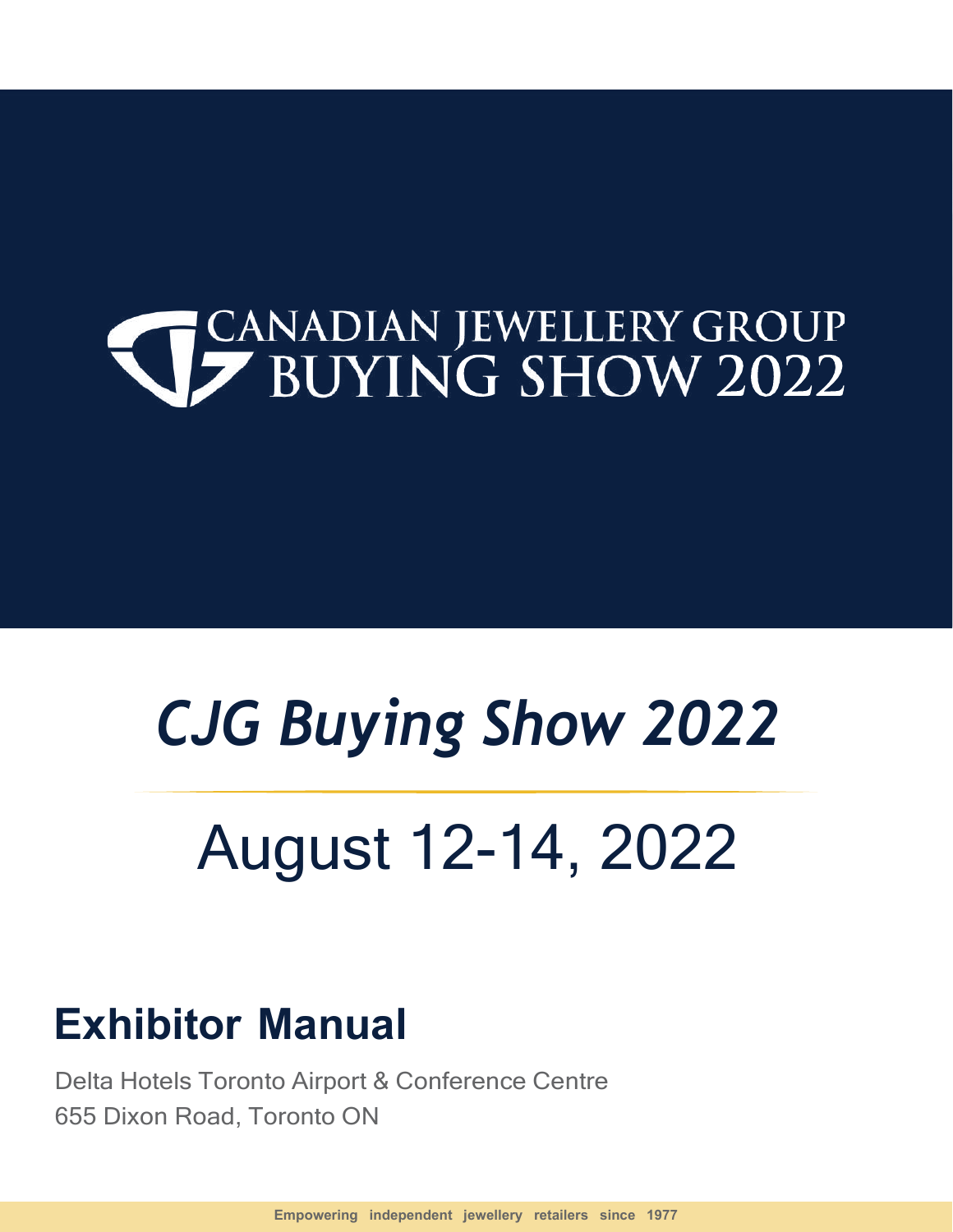## EXHIBIT DETAILS

#### Exhibitor Booth Rate – \$1,500 (single booth)

Booth spaces are available in a variety of sizes (single, double, triple, quad) and locations (corner and end caps). See chart for pricing.

| <b>Regular Booth</b> |  |         | <b>Corner Booth</b> |               |
|----------------------|--|---------|---------------------|---------------|
| Size:                |  | Price:  | Size:               | <b>Price:</b> |
| Single Booth         |  | \$1,500 | Corner/Single Booth | \$2,000       |
| Double Booth         |  | \$2,250 | Corner/Double Booth | \$2,500       |
| Triple Booth         |  | \$3,375 | Corner/Triple Booth | \$3,750       |
| <b>Quad Booth</b>    |  | \$4,500 | Corner/Quad Booth   | \$5,000       |

#### One booth space includes:

- $\bullet$  8' x 10' fully draped booth with table(s), chair(s), booth space, and show security.
- One Exhibitor Badge for entrance to the Buying Show, lunch on Saturday and Sunday.
- One ticket to each of:
	- o President's Social (Saturday evening)
	- o Gala Dinner(Sunday evening)
	- o Post AGM Cocktail Party (Friday evening)

#### Exhibit Dates & Times

Move in: Friday, August 12 from 12:00 (noon) – 7:00 pm

You must check in at registration before setting up your booth. Ensure that you and your staff have photo ID with you. Move out: Sunday, August 14 at 5:00 pm.

#### Access to Buying Show floor:

Saturday, August 13 from  $7:00 - 9:30$  am Sunday, August 14 from 7:00 – 9:30 am

#### Buying Show Hours

Saturday, August  $13 - 9:30$  am to 5:00 pm Sunday, August 14 – 9:30 am to 5:00 pm

#### EXHIBITOR FLOOR PLAN

Exhibitor space will be allocated on a first paid, first served basis. Please identify your top three preferred booth spaces in the registration form. We cannot guarantee availability of your preferred booth spaces.



#### SERVICE CORRIDOR (no entry)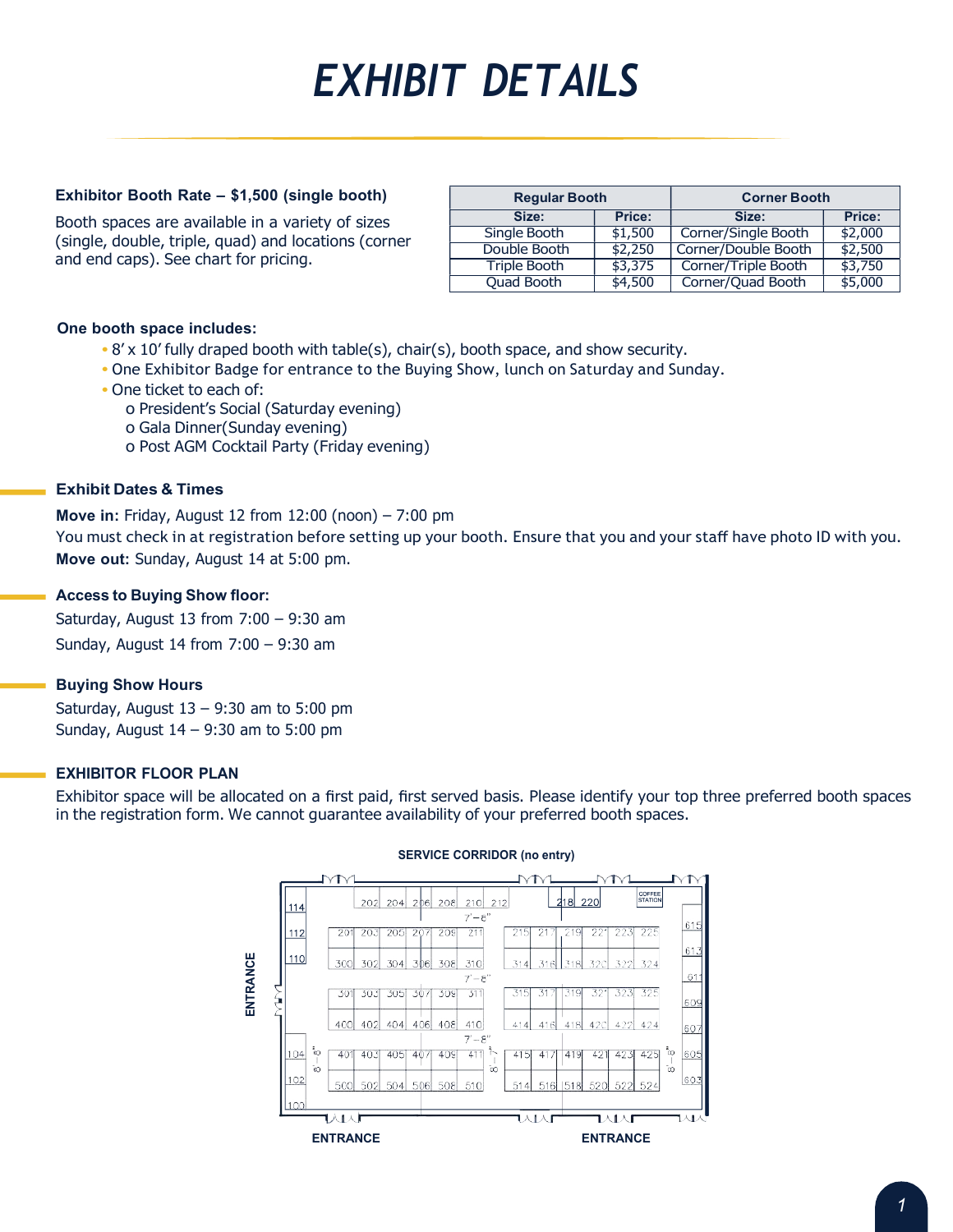#### STRONCO SHOW SERVICES

#### 905-270-6767 | 1-800-665-2621

Stronco will be handling all show services, which is included in your booth cost. Your booth cost includes signage identifying your booth and tables. Any items, such as additional tables, showcases, etc. must be ordered through Stronco in advance of the show, will be charged to your company, and are payable directly to Stronco. Orders cannot be accommodated at the show.

Please see attached Stronco order forms for additional information. Submit your completed form to Sharon Ryan Sharon.R@stronco.com before June 30, 2022.

#### CUSTOM BROKER SERVICES

905-270-6767 | 1-800-665-2621

Information about customs brokerage and advance shipping is included in the Stronco Exhibitor Kit. Please see attached Stronco order forms for additional information.

Submit your completed form to Sharon Ryan Sharon.R@stronco.com before June 30, 2022.

#### ENCORE GLOBAL for LIGHTING and ELECTRICAL

905-366-9200 | 1-800-868-6886

Encore Global will be providing temporary electrical power and display lighting. You must order in advance of the show. Technicians will be on-site until the show begins. Lighting is not included in the booth price.

Please see attached Encore Global order forms for additional information. Submit your completed form to michael.luke@encoreglobal.com before June 30, 2022, for advanced discount pricing.

Copy michelle@canadianjewellerygroup.ca with any orders placed with Encore or Stronco. This will help us facilitate

#### MALCA-AMIT ONSITE SHOW SECURITY / SECURE LOCK-UP ARRANGMENTS

416-362-9643

Malca-Amit will be providing onsite security during show hours and lock-up facilities/security overnight beginning Friday, August 12 at 12:00 pm until Sunday, August 14 at 11:00 pm at no extra charge for all suppliers.

To allow Suppliers to attend the Gala on Sunday evening, lock-up onsite storage will be available until 11:00 pm at no additional cost.

Upon request Malca-Amit will store jewellery overnight at a secure offsite location and provide return delivery to the hotel at 8:00 am on August 15 or client pick-up at Malca-Amit Toronto Downtown office by 11:00 am on August 15. Please contact Malca-Amit directly for secure lock-up and delivery information.

#### ENCORE GLOBAL for LIGHTING and ELECTRICAL

905-366-9200 | 1-800-868-6886

Encore Global will be providing temporary electrical power and display lighting. You must order in advance of the show. Technicians will be on-site until the show begins. Lighting is not included in the booth price.

Please see attached Encore Global order forms for additional information. Submit your completed form to michael.luke@encoreglobal.com before June 30, 2022, for advanced discount pricing.

Copy michelle@canadianjewellerygroup.ca with any orders placed with Encore or Stronco. This will help us facilitate the set up of the room.

#### SHOPPING INCENTIVES

We expect all Suppliers to participate in buying incentives to promote attendance and sales at the show.

Here are some of the incentives:

#### Show Specials:

these should be specific to the CJG Buying Show 2022 and only available at the CJG Buying Show 2022.

#### Thermometer Event:

creates excitement and drives sales of particular item(s); as sales of the particular item(s) increase, so does the discount. Booth Giveaways:

attract Retailers to your booth with a giveaway that will grab their attention. Add signage to your booth outlining the prize, how to enter, and when the draw(s) will take place (daily at 4:45 pm or on Sunday at 4:45 pm?).

#### Free Shipping:

no additional shipping charges for orders placed at the CJG Buying Show 2022.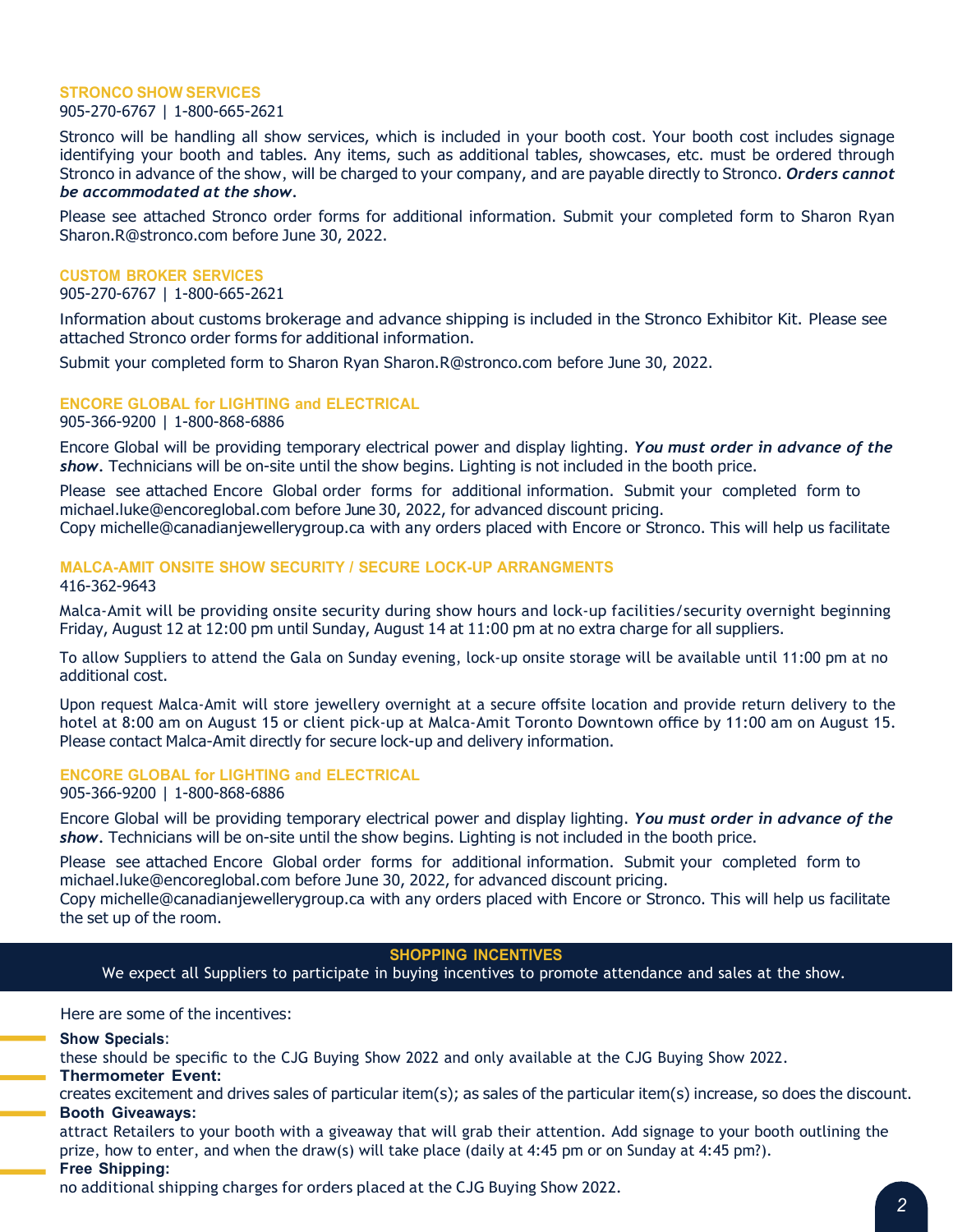### ADDITIONAL INFORMATION

#### Hotel & Travel

#### Delta Hotels Toronto Airport & Conference Centre

655 Dixon Road, Toronto ON Book your room under the group name, Canadian Jewellery Group or CJG or CJG Buying Show, before May 31, 2022, to receive the group rate of \$149 per night for a standard room.

Reservations Department: Hotel Direct Line: 416-244-1711 Reservation Line: 1-800-668-3656

Identify yourself as being with the Canadian Lewellery Group or CEG or CEG Buying Show.

#### Air Travel

#### Air Canada

Save up to 10% on your flight to the CJG Buying Show 2022! Use this code when booking your flight on AirCanada.com: UTNHJEE1

#### **WestJet**

Save up to 10% on your flight to the CJG Buying Show 2022! Use this code when booking your flight at www.westjet.com/conventions: 0D5T8SD If booking via a Travel Agent, please also use Promo Code YBB79

#### Event Information

#### Education Day

Featuring speakers on hot topics generated from our CJG nationwide survey. The survey data will be revealed showcasing CJG Retailer answers to a spectrum of survey question. This will be presented and discussed so that members get the most benefit from their participation.

Please note that Education Day will take place BEFORE the show floor opens. You will not be missing out on any floor time by attending Education Day!

#### President's Social – "It's 5 O'clock Somewhere!"

Can't find the time to get to the beach… we'll bring the beach to you. Join the good vibrations and a change in latitude where appetizers and funky cocktails will wash all your cares away! Ideal dress includes your summer finest… shorts and Hawaiian shirt or your favourite sundress. Don't forget your flip-flops, sunglasses, or favourite beach hat.

#### Gala Dinner

Enjoy a fabulous sit-down dinner to conclude the weekend and to celebrate award recipients!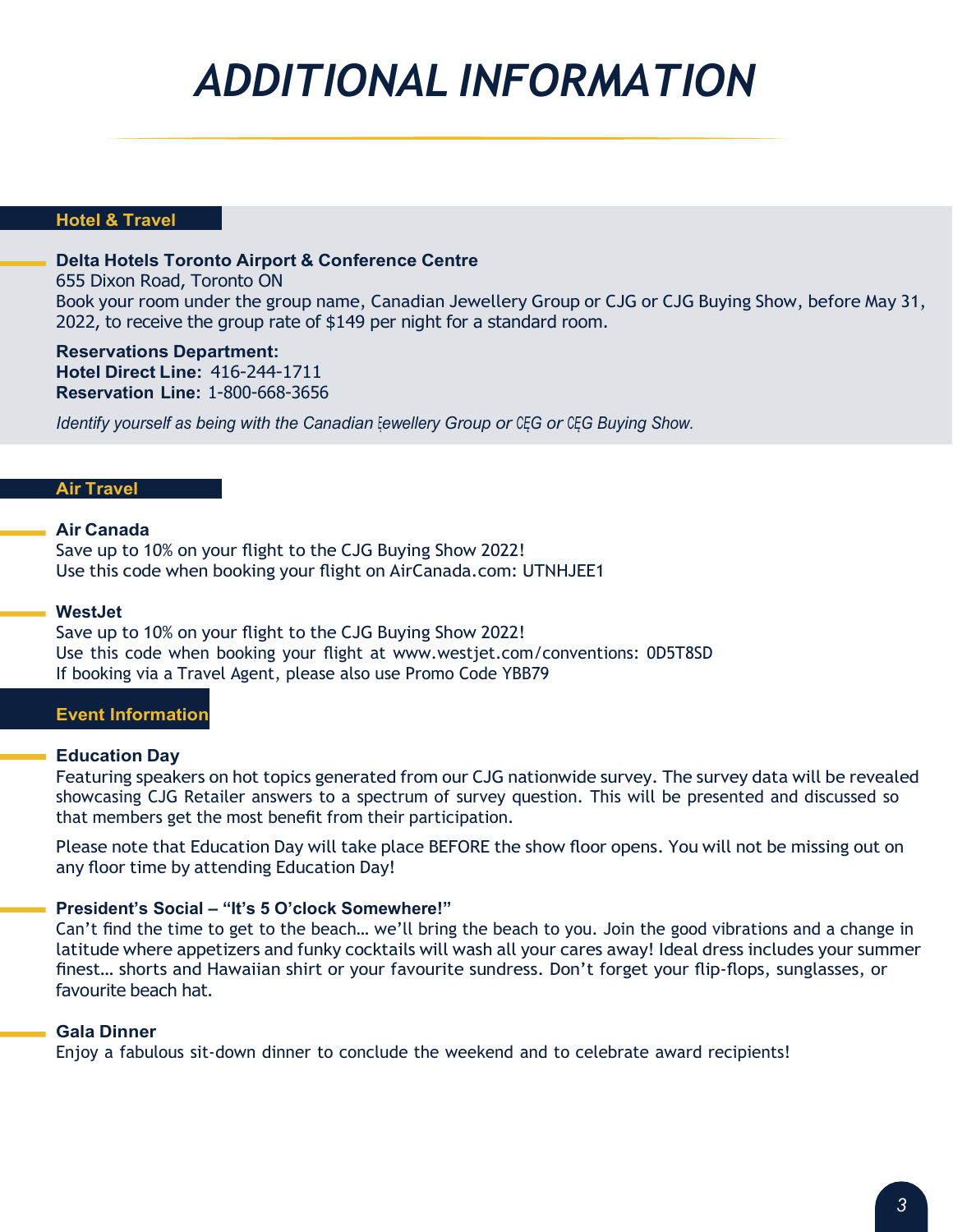# CJG BUYING SHOW 2022 SCHEDULE

#### Friday, August 12, 2022

| 10:00 am $-$ 4:00 pm                 | Loading Bay and freight elevator appointments will be assigned.                                                                                           |
|--------------------------------------|-----------------------------------------------------------------------------------------------------------------------------------------------------------|
| 12:00 pm $- 7:00$ pm                 | Move-in for Exhibitors<br>Suppliers may access the floor for set up. Please be sure all staff are registered and have badges to access the<br>show floor. |
| 1:00 pm $-$ 5:00 pm                  | <b>Education Day</b>                                                                                                                                      |
| 5:00 pm $- 7:00$ pm                  | Dinner on own                                                                                                                                             |
| $7:00 \text{ pm} - 8:00 \text{ pm}$  | Annual General Meeting for the Canadian Jewellery Group                                                                                                   |
| $8:00 \text{ pm} - 11:00 \text{ pm}$ | <b>AGM Cocktail Reception</b>                                                                                                                             |

#### Saturday, August 13, 2022

| $7:00$ am $-9:30$ am  | Access to Buying Show for Exhibitors only!<br>Please be sure all staff are registered and have badges to access the show floor. |
|-----------------------|---------------------------------------------------------------------------------------------------------------------------------|
| $8:00$ am $-9:30$ am  | Breakfast (name badge required to access food services)                                                                         |
| $9:30$ am $-1:00$ pm  | Espresso Bar                                                                                                                    |
| $9:30$ am $-5:00$ pm  | <b>Buying Show opens!</b>                                                                                                       |
| 11:30 am $-$ 1:30 pm  | Lunch (lunch will be provided for all registered attendees)                                                                     |
| 4:00 pm $-$ 5:00 pm   | <b>Wine Sampling</b>                                                                                                            |
| $5:00$ pm             | <b>Show Floor closes</b>                                                                                                        |
| 6:00 pm $- 7:00$ pm   | <b>Cocktail Reception</b>                                                                                                       |
| 7:00 pm $-$ 10:00 pm  | President's Social - "It's 5 O'clock Somewhere!"                                                                                |
| 10:00 pm $-$ 12:00 am | <b>After Party Cocktails</b>                                                                                                    |

#### Sunday, August 14, 2022

| $7:00$ am $-9:30$ am  | Access to Buying Show for Exhibitors only!<br>Please be sure all staff are registered and have badges to access the show floor. |
|-----------------------|---------------------------------------------------------------------------------------------------------------------------------|
| $8:00$ am $-9:30$ am  | Breakfast (name badge required to access food services)                                                                         |
| $9:30$ am $-1:00$ pm  | Espresso Bar                                                                                                                    |
| $9:30$ am $-5:00$ pm  | <b>Buying Show opens!</b>                                                                                                       |
| 11:30 am $-$ 1:30 pm  | Lunch (lunch will be provided for all registered attendees)                                                                     |
| 4:00 pm $-$ 5:00 pm   | Wine Sampling                                                                                                                   |
| 5:00 pm               | Show Floor closes and Booth tear down                                                                                           |
| 6:00 pm $- 7:00$ pm   | <b>Cocktail Reception</b>                                                                                                       |
| 7:00 pm $-$ 10:00 pm  | <b>Gala Dinner</b><br>Enjoy a fabuloussit-down dinner to conclude the weekend and to celebrate award recipients!                |
| 10:00 pm $-$ 12:00 am | After PartyCocktails<br>Dancing & Cocktails                                                                                     |